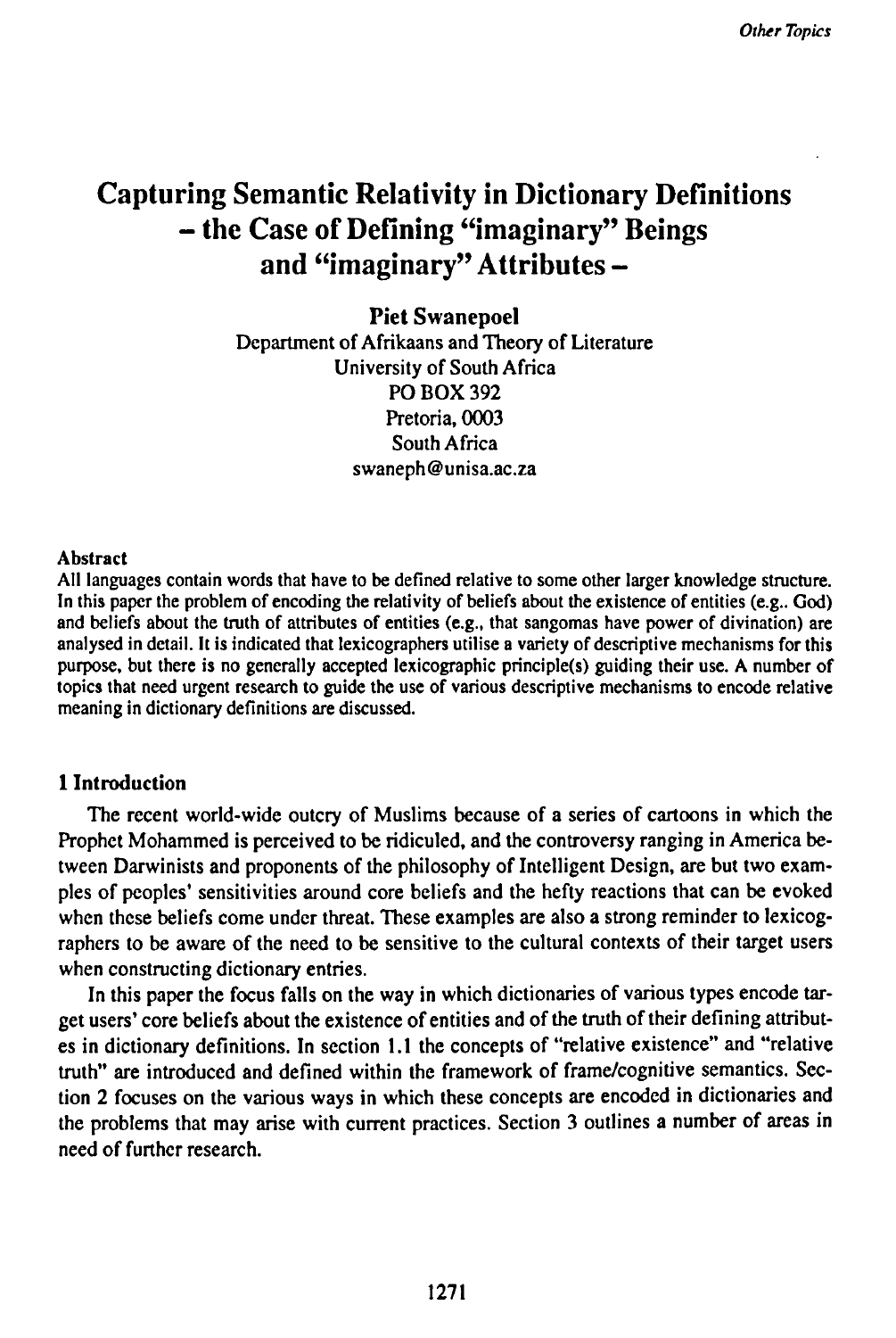# *1.1 Relative existence and relative truth*

As has be convincingly argued by proponents of frame semantics (cf. Fillmore 2003) all languages contain lexical items (and whole lexical fields) that denote concepts or meanings that can only be defined relative to some other larger meaning construct, or whose meaning only makes "sense" if it is understood within the context of such a larger knowledge construct. A specific subset of these are lexical items that denote entities that are postulated to exist in some world other than the empirically verifiable one, and whose meaning can only be defined relative to this other world.

Typical examples of such lexical sets are the English words *God, god, heaven; hell, angel, spirit,* and *ghost,* or Zulu lexical items such as *tokholose, mamlambo,* and *(i)mpundulo (bird).* Both of these lexical sets denote entities which belong to the domain of religion and thus to the spiritual world, or the supranatural world. A third example is the set of English words *dragon, unicorn, witch, wizard, fairy, goblins, ghosts* and *grim reaper* from Greek mythology, fairy tales, and other narratives. CIDE classifies the entities to which they refer as "imaginary creatures", figments of human imagination, "not real", because they are created by and only exist in the world(s) we create in our minds on the basis of narratives such as Greek mythology and fairy tales (cf. CIDE, p. 704).

All three these lexical sets illustrate the relativity of the meaning of existence and the relativity of the meaning of truth. Firstly, because the existence of the entities denoted by these lexical items are defined relative to a specific world (e.g. "fairies exist, but then in the world created by fairy stories"). Secondly, because the attributes ascribed to these entities are held to be true, but then in the world in which they are postulated to exist (e.g. in fairy stories, fairies have magical powers).

# 2 Encoding relative existence **and** relative **truth**

How do dictionary definitions encode the concepts of relative existence and relative truth? As I will indicate below, this is done by a number of presuppositions and a few descriptive markers, an encoding procedure which is never spelt out to dictionary users and, as I would venture, to lexicographers themselves.

The first presupposition that lexicographers work with is that (i) in most explanatory dictionaries the empirically verifiable world is taken as the default world/cosmos against which existence and truth are defined, and (ii) that when other worlds act as reference points/justificatory contexts, this deviance from the default position must be signalled to the dictionary user.

The first part of this claim becomes evident in the oddity of a definition of a natural kind, such as a frog, if the issue of its existence and truth of its attributes have to be specifically labeled with ontological or truth markers:

(1 ) frog ANIMAL *(LIVING IN THE EMPIRICAL/NATURAL WORLD).,* a small animal which *(IS COMMONLY BELIEVED TO HAVE)* smooth skin, (IS COMMONLY BELIEVED )to live in water and on land, has long powerful back legs with which it jumps, from place to place, (IS COMMONLY BELIEVED TO HAVE) no tail, and is usually greenish-brown in colour (Adapted from NOEDE, p. 785)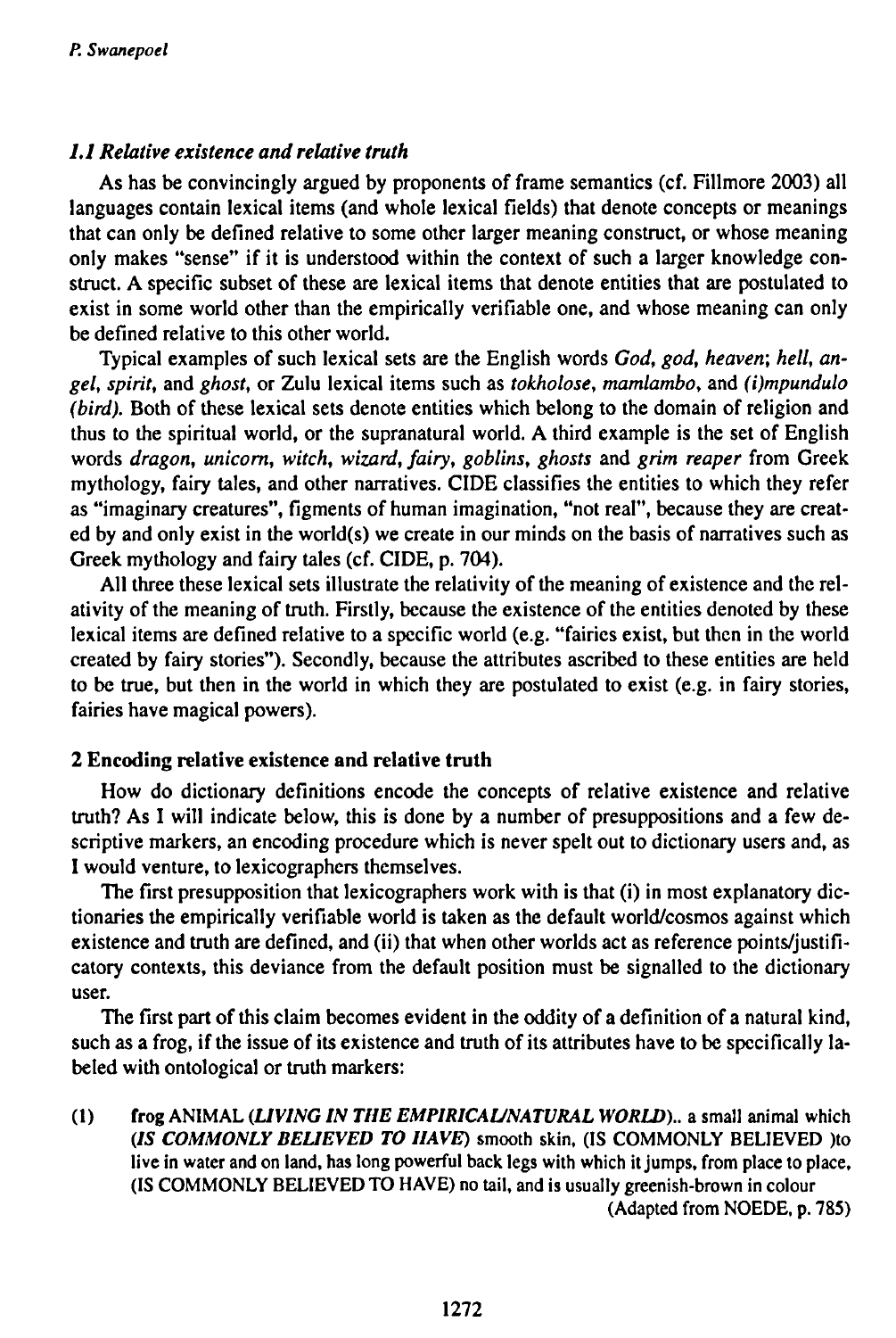The second part of the claim is supported by the fact that lexicographers use a variety of descriptive markers to indicate when another world should be taken as reference point for the issue of existence and truth. The following definition in NODE of the lexical item *God* and the use of the label *(in Christianity and other monotheistic religions)* is a typical example:

## (2) God ... *(in Christianity and other monotheistic religions)* the creator and ruler of the universe and source of all moral authority; the supreme being

Dictionary entry (2) could be paraphrased to mean *'God* (the lexical item) means 'the creator and ruler of the universe and source of all moral authority; the supreme being" (CONCEPT) within or relative to the larger belief system of Christianity and monotheistic religions (BELIEF SYSTEM/FRAME), where the latter is typically, but not exclusively, encoded in a label.

However, a definition such as (2) presupposes that the lexical item *God* refers to a being that exists, and of which it is accepted that it is true that it exists, but then only in the world/cosmos as defined in Christian and monotheistic religions, a belief which atheists, for example, do not share. Secondly, it presupposes that the entity referred to has a number of attributes ("the creator and ruler of the universe, the source of all moral authority, the supreme being) which are held to be true, but then, again, in the world/cosmos as defined in Christian and monotheistic religions.

Support for these assumptions come from reference semantics. As Lyons (1977: 209) explains, both reference and denotation with the help of language depend on and presupposes the existence of the entities and their attributes to which lexical items refer. This view is termed the axiom of existence, i.e. that whatever is denoted by a lexical item must exist, just as whatever is referred to by means of lexical items must exist, but then, as indicated above, relative to some defined world.

Secondly, the label in a definition such as  $(2)$  is more than simply just a label – it defines Christianity and monotheistic religions as an epistemological framework, as a lens through which issues of existence and truth are defined and against which these concepts have to be understood. In cognitive semantics such frameworks are called frames, cultural models or, more generally, Idealized Cognitive Models (Fillmore 2003) which act as justificatory contexts for certain beliefs about existence and truth. For example, a number of religions define a world or cosmos, and thus a reality that includes not only the physical world but also a spiritual world with places equivalent to the Christian heaven and hell. Holy scriptures and religious dogma, as well as religious metaphysics, are the sources of these realities and they dictate how the real world is to be construed, populated, and how these worlds, their creatures and the logics or laws within such a cosmos interact.

As ventured above, if existence within the empirical world operates as the unmarked case, then all other forms of existence have to be marked relative to some other 'world'/possible world. This other world may refer to a very broad range of entities, for example, the worlds created by religious and secular texts, the worlds inhabited by spiritual beings, and all kinds of worlds we create in our selves as part of our imagination.

Secondly, it is postulated that a lexicographic meaning description carries a presupposition of truth with regard to the attributes ascribed to an entity, i.e., for example, that it is true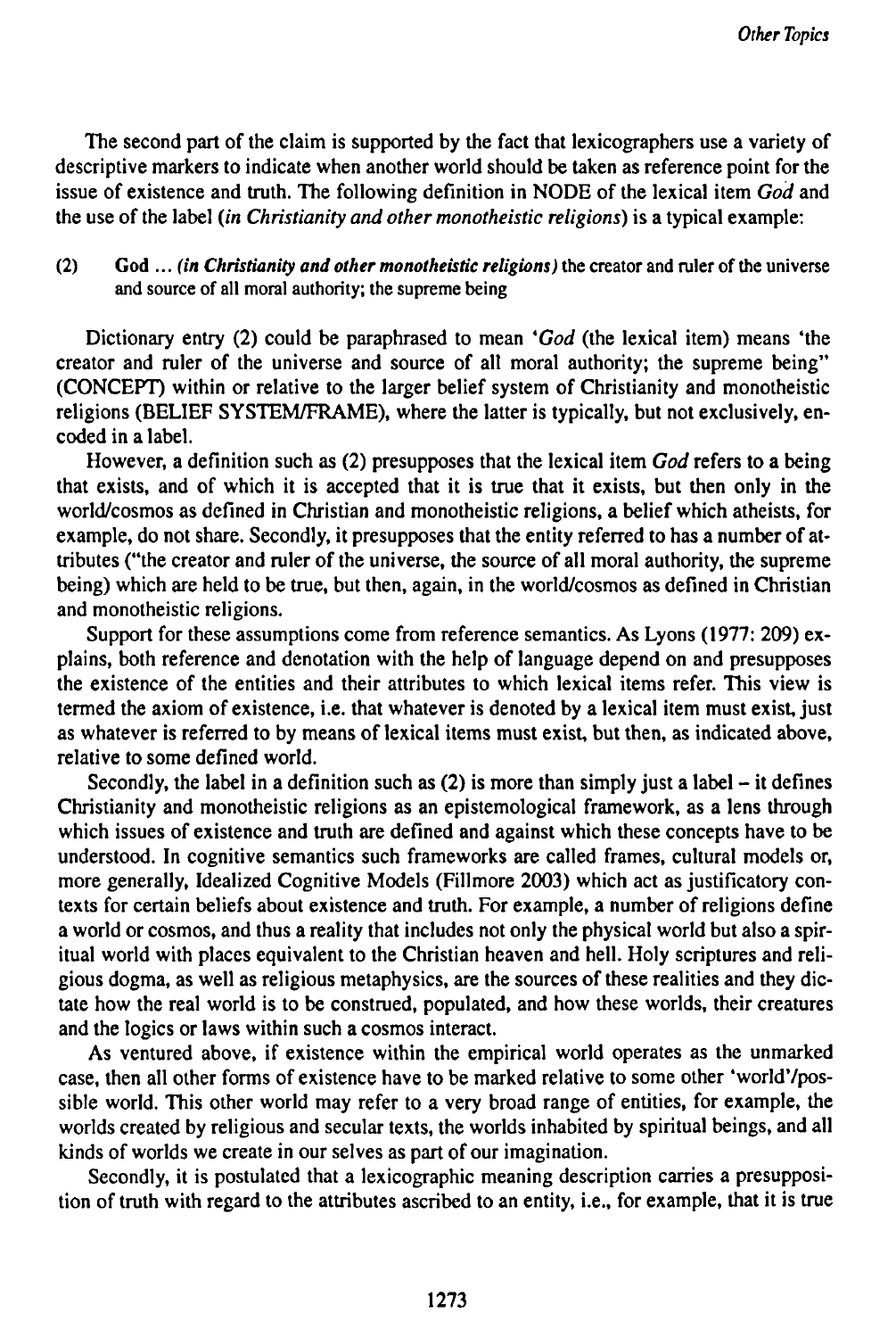**that in our physical world a frog belongs to a cognitively salient category (the category SMALL ANIMAL) and that it is true that it has the attributes listed in definition (1). We also trust that lexicographers will provide us with true information with regard to the beliefs associated with a lexical item. However, the basis for the acceptance of such claims about existence and truth is its verifiability in terms of our sensory experiences of the empirical, physical or natural world, or, as additional justification, the theories and findings ofthe natural sci**ences. The reality against which both the issue of the existence of a frog and the issue of the truth of its attributes are defined, is thus a reality as defined by what we consider to be the **empirical, physical or natural world.**

**By the same logic we would accept that the attributes 'the creator and ruler of the universe and source of all moral authority; the supreme being' is true of the being denoted by the lexical item** *God,* **but then in the world created by Christian and monotheistic religions.**

**Deviance from the default empirical world view as justificatory context is signalled in modern dictionaries by means of a wide range of explicitly encoded ontological and epistemologica! markers. These are labels and phrases which are presented as parts of definitions and which relativise the question of the existence of entities and the truth of attributes of entities to some possible world or a domain of experience and understanding (and thus of meaning) that acts as reference point for issues of existence and truth. The examples are meant to be illustrative and are by no means exhaustive of all the possible ways in which the world of reference can be marked:**

**(3) dragon ... a large fierce** *imaginary* **animal, usually presented with wings, a long tail and fire coming out of its mouth**

**(CIDE.p.418)**

**(4) heaven ... the place where God or the gods** *are supposed* **to live; place of complete happiness where the souls of good people go after death**

**(LDOCE. p. 524)**

(5) hell ... in some religions, the place where some people are believed to go after death to be pun**ished forever for the bad things they have done during their lives**

**(CIDE,p.661)**

**(6) fairy ••• a** *mythical* **being** *offolklore and romance* **usu. having diminutive form and magic powers dwelling on earth in close relationship of man**

**(Webster's 3, p. 816)**

**Other cases where the complexity of encoding relative truth arises are illustrated by words such as** *sangoma, lucky* **charm and** *cancer bush.* **Respectively, these words denote the belief that sangomas have the power of divination, that a lucky charm brings one luck, and** that the cancer bush can heal cancer. What is at issue here, is not whether or not the denoted **entities exist, but the truth of the attributes ascribed to them. Once again, it is a question of relative truth: these beliefs are said to be or accepted as true by certain sources, although they may not be empirically verifiable. Compare the following examples:**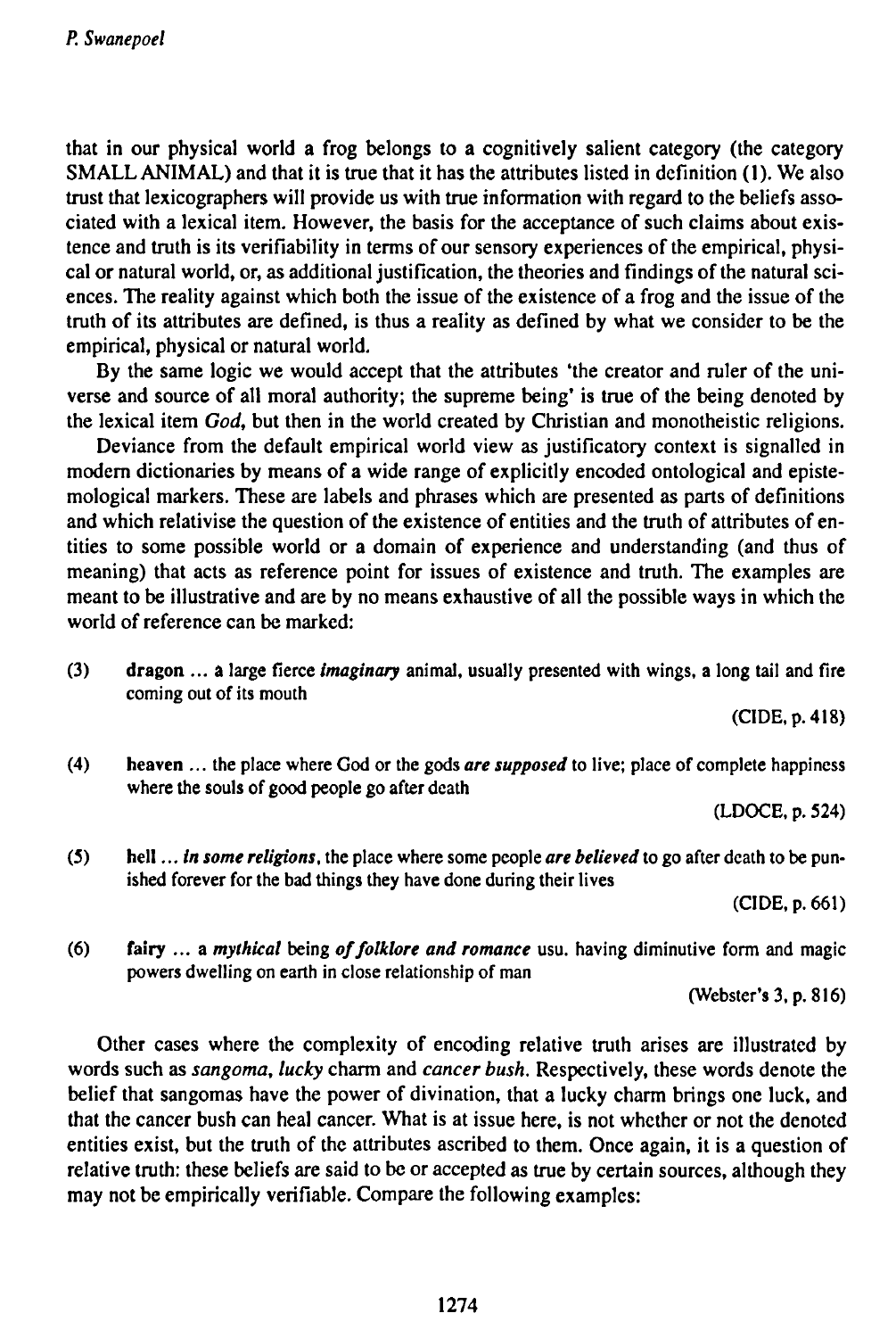(7) lucky charm she always wears a lucky charm (= one that she thinks will cause good things to **happen by chance)**

**(CIDE, p. 846)**

**(8) sangoma ... An African witch doctor, usu. a woman** *often claiming* **supernatural powers of divination**

**(DSAE, p. 306)**

**(9) (i)mpundulu bird ... The lightning bird ... An evil spirit** *about which there are various be*liefs#. It is invoked by witches, and freq. cited before judges as the instigator or cause of crime. **(DSAE, p. 231)**

**Issues of existence and truth in terms of some world are, however, not always clear cut. Compare the following two examples of doubt:**

- **( 10) mamlambo ... A river snake** *mythical or actual,* **about which there are varied beliefs (DSAE, p. 211)**
- $(11)$  witch ... a woman who has, or is believed to have, magic powers, esp. who can cast spells on **people**

**(LDOCE,p. 1264)**

**On the face of it, relativizing the questions of existence and truth to some domain of experience and understanding opens up the possibility for the lexicographer to "objectively" describe ontological and epistemological commitments/beliefs of members of a language community. However, this is no easy way out. The first problem is that the empirical world is used as default justificatory and explanatory context which implies a commitment to and prioritization of the physical/empirical world. In as much as such a world view defines, for example, the supranatural as deviant, it is likely to be rejected by those who belief in a reality or a world of which the supranatural is part and parcel.**

**Secondly, as suggested by Fillmore (2003), for people who 'live\* the frame', i.e. for whom the world indicated in a label is their point of reference, such explicit marking is irrelevant. Relativising aspects of existence and truth to some justificatory context only becomes relevant for dictionary users who don't live the frame. This suggests that lexicographers need to know what the relevant world frames are of the intended users of their dictionaries. Homogeneity with regard to a dominant world view simplifies the lexicographer's task as only deviances from th dominat paradigm have to be marked; heterogeneity, on the other hand, forces one to make an explicit choice for a default world view and all deviances have to be marked.**

**The point is, however, that one can hardly construct an explanatory dictionary and do so** in an objective way, i.e. without making a specific choice as to what will be taken as the de**fault position, either with regard to the concepts that are defined relative to some other concepts or those against which other concepts are defined. Deciding on what the default position should or could be, could be a rather troubling exercise as lexicographers would somehow have to come to grips with what the linguistic communities of their intended dictionar-**